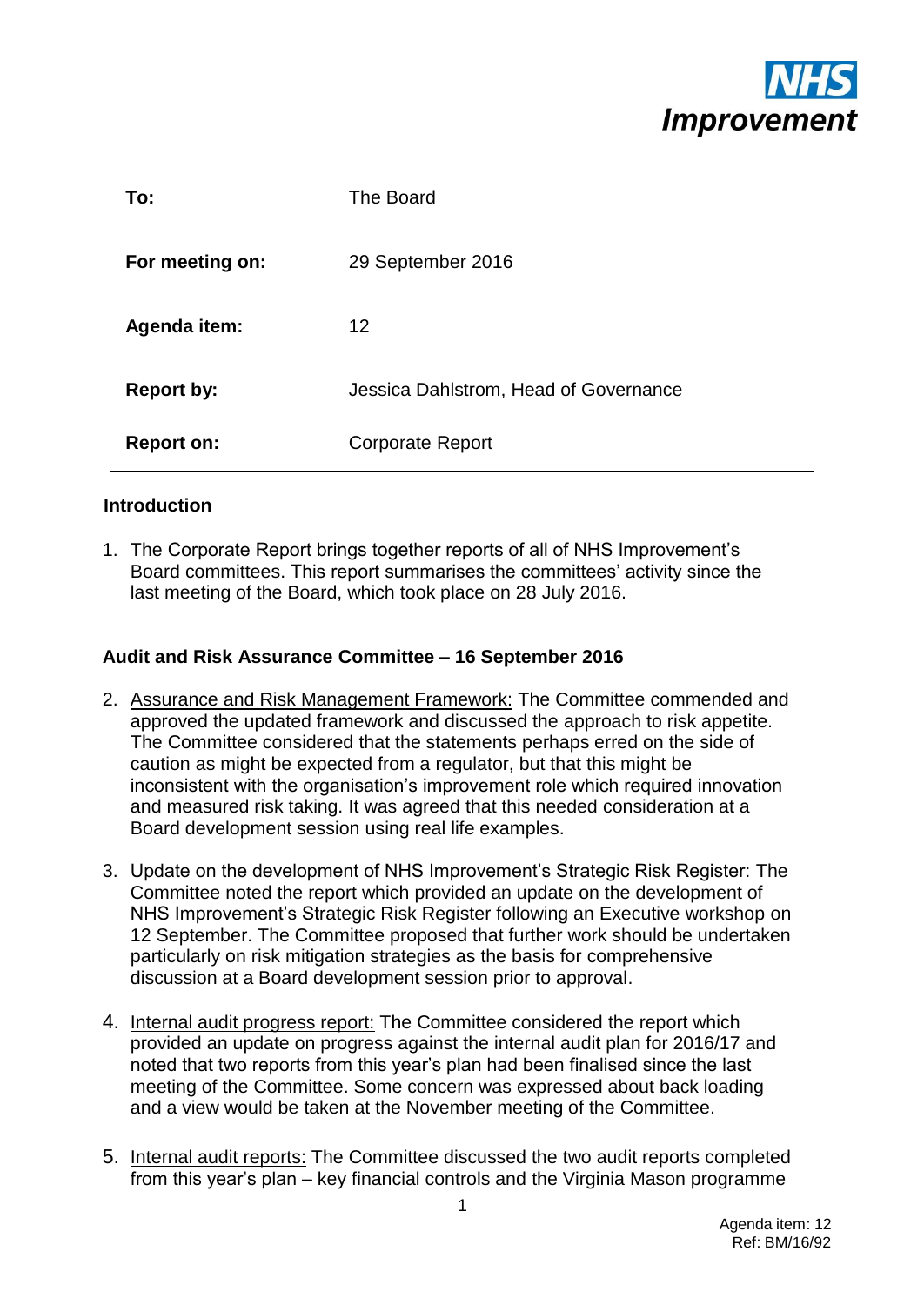– and one NHS TDA legacy report on turnaround. Each had been given a 'moderate' rating and there were no matters for Board attention.

- 6. Audit actions: progress update: The Committee noted the report that provided an update on progress in implementing recommendations from previous internal audit reports. The Committee expressed some concern about delays in implementation and asked internal audit to keep this under review.
- 7. Data security: CQC and National Data Guardian for Health and Care reviews: The item was deferred to a future meeting for consideration
- 8. Full minutes of the meeting are attached as Confidential Annex A.

# **Provider Leadership Committee – 28 July 2016**

- 9. Committee name and sub-committee terms of reference: Consideration was given to the proposed change of name for the Committee to avoid confusion between the internal and external appointments and remuneration groups. It was agreed that the Committee's name should be changed to the Provider Leadership Committee (PLC). The PLC considered the proposed Terms of Reference for the four regional sub-committees. The sub-committees would approve non-executive appointments and some executive remuneration matters in the respective reasons. The membership of the sub-committees and the conduct of business were noted, and the terms of reference approved subject to amendments made at the meeting.
- 10.Supporting the chair and non-executive community: The Chair introduced the report which set out the proposals for supporting the chair and NED community. The paper was also considered by NHS Improvement Board on 28 July 2016. Consideration was given to the list of current chairs of NHS trusts tabled at the meeting which provided information on the terms of office. Previous NHS TDA policy had been for appointments to be restricted to two years and it was noted a significant number of terms of office would come to an end in 2016/17 as a consequence. A staged approach to appointments and reappointments for both NHS trusts and NHS foundation trusts was considered to be best practice. PLC requested that the list be reviewed at every meeting.
- 11. NHS Workforce Race Equality Standard: An oral update was provided on the NHS Workforce Race Equality Standard (WRES), an initiative created by the NHS Equality and Diversity Council. The first analysis of metrics and baseline data had been published in July 2016. It was noted that, of the nine metrics, the final one on leadership was of particular interest to the PLC. At the present time, the requirement was for trust boards to be representative of the community they served; it had been proposed that this would be changed to require the voting membership of boards to be reflective of the Black, Asian and Minority Ethnic (BAME) makeup of the workforce of the rest of their organisation. Consideration was given to how the NED Appointments Team would factor the WRES metric into the appointments process going forward and it was noted that consideration should be given to referencing the new metric on appointment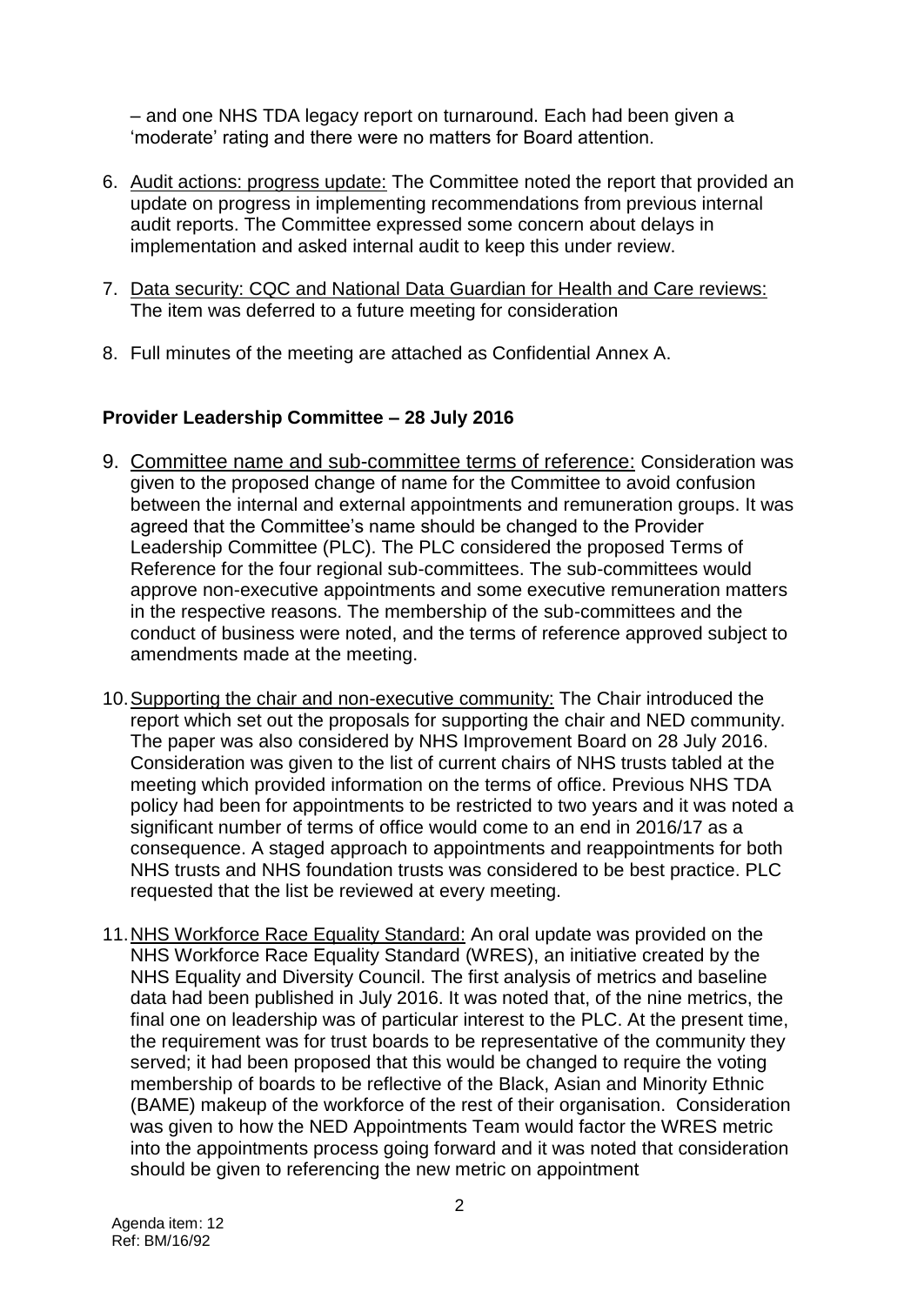recommendations.

- 12.Casework and quarterly reports: The Committee considered a number of individual appointments and remuneration cases, and received quarterly reports on activity in these areas.
- 13.Full minutes of the meeting are attached as Confidential Annex B.

### **Recommendation**

14.The Board is asked to note recent committee activity.

**Jessica Dahlstrom Head of Governance**